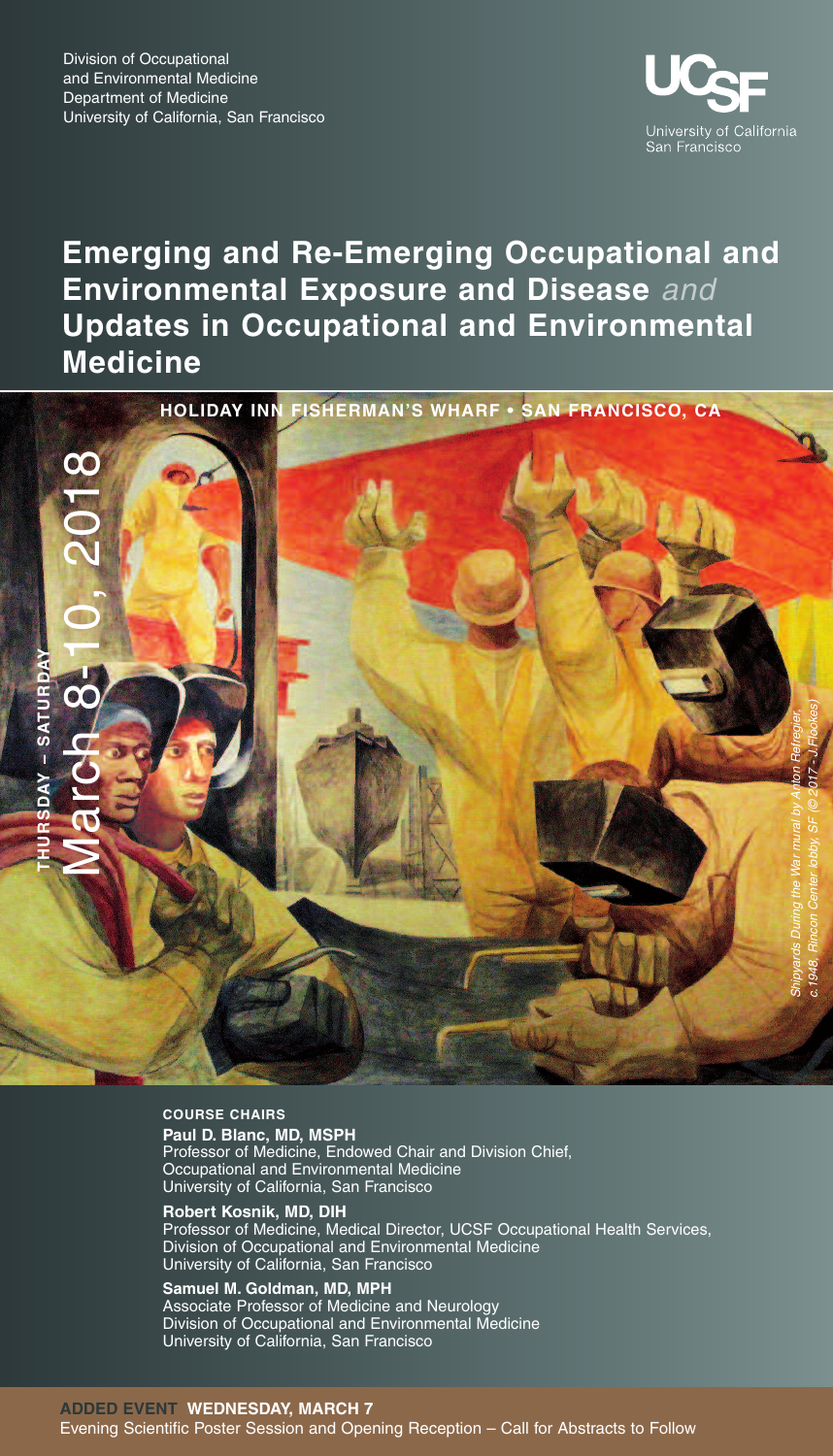# **Emerging and Re-Emerging Occupational and Environmental Exposure and Disease** *and* **Updates in Occupational and Environmental Medicine**

**MARCH 8-10, 2018 and MARCH 7, 2018 Evening Poster Session**

This course is presented by the Division of Occupational and Environmental Medicine in the Department of Medicine at the University of California, San Francisco. It is designed to provide occupational and environmental health professionals and persons from other health-related disciplines with a review and update of current topics in occupational and environmental medicine. The first day of the curriculum will focus on Emerging and Re-Emerging Occupational and Environmental Exposure and Disease. A poster session the evening before will supplement the Environmental Exposure and Disease course content. The second day and final half-day of the course will cover a multi-topic theme: Updates in Occupational and Environmental Health. This course is approved for American Board of Preventive Medicine Maintenance of Certification self-assessment credit and is a comprehensive update for occupational medicine specialists. California Qualified Medical Examiner credit approval is anticipated.

This course is also designed to meet the needs of primary care providers and others engaged in occupational health practice and research including physicians (family physicians, general practitioners, internists, emergency medicine specialists), nurse practitioners and other nursing professionals, as well as physician assistants and industrial hygienists.

## **OBJECTIVES**

An attendee completing this course will be able to:

- Describe the role of emerging and re-emerging exposures in occupational and environmental health practice;
- Adopt new medical knowledge into preventive activities addressing emerging risk factors and new diseases entities;
- Evaluate scientific data in the field of occupational and environmental medicine;
- Expand the differential diagnosis to incorporate a wider range of environmental and occupational factors in disease processes;
- Improve diagnosis & treatment for selected occupational and environmental conditions;
- Improve management in terms of required regulatory management of specific work-related scenarios;
- Inform the prioritization of clinical care, research, and public health policy.

## **ACCREDITATION**

The University of California, San Francisco School of Medicine (UCSF) is accredited by the Accreditation Council for Continuing Medical Education to provide continuing medical education for physicians. UCSF designates this live activity for a maximum of **18.50** *AMA PRA Category 1 CreditsTM.* Physicians should claim only the credit commensurate with the extent of their participation in the activity.

This CME activity meets the requirements under California Assembly Bill 1195, continuing education and cultural and linguistic competency.

## **Geriatric Medicine:**

The approved credits shown above include **3.50** credits toward meeting the requirement under California Assembly Bill 1820, Geriatric Medicine.

**Nurses:** For the purpose of recertification, the American Nurses Credentialing Center accepts *AMA PRA Category 1 Credit TM* issued by organizations accredited by the ACCME.

#### **Pain Management and End-of-Life Care:**

The approved credits shown above include a maximum of **3.25** credits toward meeting the requirement under California Assembly Bill 487, Pain Management and End-of-Life Care.

**Physician Assistants:** AAPA accepts Category 1 credit from AOACCME, prescribed credit from AAFP, and *AMA PRA Category* 1 *Credit<sup>™</sup>* from organizations accredited by the ACCME.

### **American Board of Preventive Medicine:** The American Board of Preventive Medicine has approved this course for a maximum of **18.50** MOC Part II credits.

### **California Division of Workers Compensation – Medical Unit (QME Credit):**

The California Division of Workers Compensation – Medical Unit for Qualified Medical Evaluator credit has been filed and is awaiting approval for a maximum of **18.50** credits.

**Family Physicians:** Application for CME credit has been filed with the American Academy of Family Physicians. Determination of credit is pending.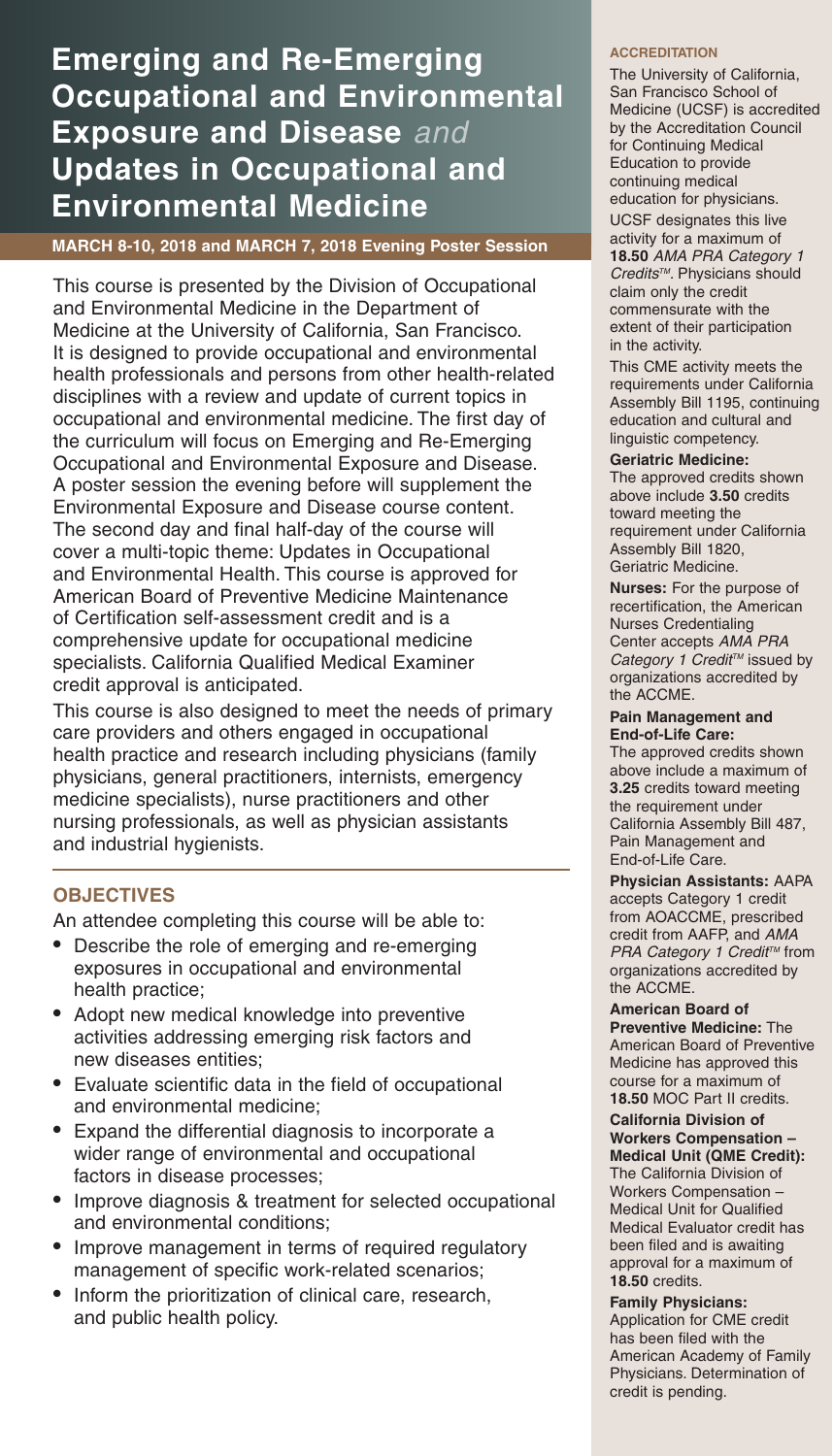# **Emerging and Re-Emerging Occupational Disease** *and* **Updates in Occupational and**

# **WEDNESDAY, MARCH 7, 2018**

6:30-8:30 pm *Evening Scientific Poster Session and Opening Reception*

# **THURSDAY, MARCH 8, 2018**

| $7:00$ am          |   | <b>Registration and Continental Breakfast</b>                                                                                              |                                                                                                                           |  |  |
|--------------------|---|--------------------------------------------------------------------------------------------------------------------------------------------|---------------------------------------------------------------------------------------------------------------------------|--|--|
| <b>AND DISEASE</b> |   | <b>EMERGING AND RE-EMERGING OCCUPATIONAL AND ENVIRONMENTAL EXPOSURE</b>                                                                    |                                                                                                                           |  |  |
| 7:45               |   | <b>Introduction and Overview</b>                                                                                                           | Course Leaders                                                                                                            |  |  |
| 8:00               |   | The World History of Silicosis: What It<br><b>Teaches Us about Emerging and</b><br><b>Re-emerging Occupational Disease</b>                 | Paul-André Rosental, PhD                                                                                                  |  |  |
| 8:50               | G | <b>Chronic Kidney Disease of Unknown Etiology:</b><br>A New Occupational / Environmental Disease?                                          | Rebecca L. Laws, PhD, MPH                                                                                                 |  |  |
| 9:40               |   | Coffee Break                                                                                                                               |                                                                                                                           |  |  |
| 10:10              |   | <b>Novel and Persistent Occupational Hazards:</b><br>Are We Making Gains? Insights from NIOSH's<br><b>Health Hazard Evaluation Program</b> | Bruce P. Bernard, MD, MPH                                                                                                 |  |  |
| 11:00              |   | <b>Emerging Laboratory Safety and Health Issues</b>                                                                                        | Diane Liu, MD, MPH                                                                                                        |  |  |
| 11:50              |   | Lunch on own                                                                                                                               |                                                                                                                           |  |  |
| 1:20 <sub>pm</sub> |   | Novel Toxicants in the Environment - Cases<br>from Poison Control                                                                          | Craig Smollin, MD                                                                                                         |  |  |
| 2:10               | P | <b>Emerging Occupational and Environmental</b><br><b>Hazards Associated with Large Scale</b><br><b>Marijuana Production</b>                | Mourad W. Gabriel, MS, PhD<br>Robert H. Poppenga, DVM,<br>PhD, DABVT                                                      |  |  |
| 3:00               |   | Occupational and Environmental Lung Disease -<br>Something Old, Something New, Something<br><b>Unbreakable, and Something Blue</b>         | Robert Cohen, MD, FCCP                                                                                                    |  |  |
| 3:50               |   | Coffee Break                                                                                                                               |                                                                                                                           |  |  |
| 4:10               | P | Ergonomics in the 21st Century: New<br><b>Solutions for Old Problems</b>                                                                   | Carisa Harris-Adamson, PhD,<br>CPE. PT                                                                                    |  |  |
| 5:00               |   | Key Publications in Occupational and<br><b>Environmental Health: The Year in Review</b>                                                    | Samuel Goldman, MD, MPH                                                                                                   |  |  |
| 5:50               |   | <b>Closing Panel - What Experience May</b><br><b>Teach Us about Coming Trends in</b><br><b>Occupational and Environmental Illness</b>      | Bruce P. Bernard, MD, MPH<br>Robert Cohen, MD, FCCP<br>Carisa Harris-Adamson, PhD,<br>CPE, PT<br>Paul-André Rosental, PhD |  |  |
| $6:30$ pm          |   | <b>Adiourn</b>                                                                                                                             |                                                                                                                           |  |  |

# **FRIDAY, MARCH 9, 2018 • DAY ONE**

7:00 am *Registration and Continental Breakfast*

| <b>UPDATES IN OCCUPATIONAL AND ENVIRONMENTAL HEALTH • DAY 1</b> |   |                                                                                                                   |                             |  |
|-----------------------------------------------------------------|---|-------------------------------------------------------------------------------------------------------------------|-----------------------------|--|
| 7:50                                                            |   | <b>Introduction and Overview</b>                                                                                  | Course Leaders              |  |
| 8:10                                                            |   | Occupation and Allergy - The Basics and<br><b>Not So Basics</b>                                                   | Joanna Szram, MD            |  |
| 9:00                                                            |   | Zika, Chikungunya, Dengue, and the<br><b>Work-related Traveler</b>                                                | George Rutherford III, MD   |  |
| 9:50                                                            | P | Integrative Medicine and Occupational Health                                                                      | Kimberly Washington, MD, DC |  |
| 10:40                                                           |   | Coffee Break                                                                                                      |                             |  |
| 11:00                                                           |   | <b>Emergency Preparedness in the Workplace</b>                                                                    | Jacob M. McCarty, MPH, MPA  |  |
| 11:50                                                           |   | Lunch on own                                                                                                      |                             |  |
| $1:20$ pm                                                       |   | <b>Adverse Health Effects of Occupational and</b><br><b>Environmental Radiation: Past, Present,</b><br>and Future | James Seward, MD, MPH       |  |
| 2:10                                                            |   | TB Surveillance in the Workplace: Pitfalls<br>of Screening Low Risk Workers                                       | Thomas Gamsky, MD, MPH      |  |
| 3:00                                                            |   | Coffee Break                                                                                                      |                             |  |
| 3:20                                                            |   | <b>Toxicant and Infectious Liver Disease:</b><br><b>Work-related Considerations</b>                               | Robert Harrison, MD, MPH    |  |
| 4:10                                                            |   | The Visual and Literary Arts in Occupational<br>and Environmental Medicine                                        | Paul Blanc, MD, MSPH        |  |
| $5:00$ pm                                                       |   | Adjourn                                                                                                           |                             |  |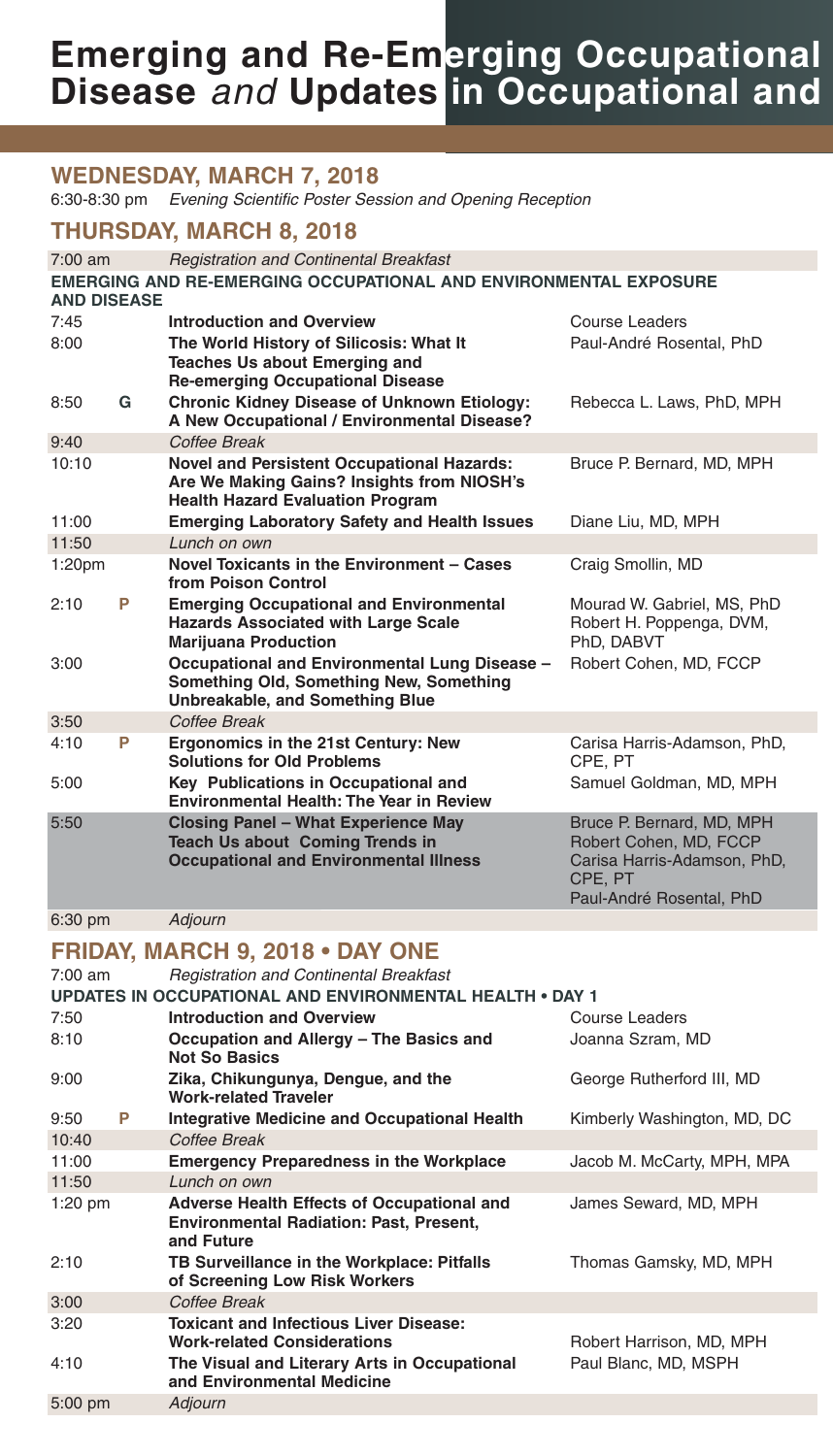# **and Environmental Exposure Environmental Health**

# **Holiday Inn Fisherman's Wharf**

# **SATURDAY, MARCH 11, 2018 • DAY TWO**

| $7:45$ am    |    | <b>Continental Breakfast</b>                             |                                                                                         |                                                                                                        |
|--------------|----|----------------------------------------------------------|-----------------------------------------------------------------------------------------|--------------------------------------------------------------------------------------------------------|
|              |    | UPDATES IN OCCUPATIONAL AND ENVIRONMENTAL HEALTH . DAY 2 |                                                                                         |                                                                                                        |
| 8:15         |    | <b>Introduction and Overview</b>                         |                                                                                         | Course Leaders                                                                                         |
| 8:30         | G  | <b>Patient</b>                                           | <b>Health Care Workers and the Disruptive</b>                                           | Michael Drexler, PhD, CPRP                                                                             |
| 9:20         | G  | Obstructive Sleep Apnea on the Job:<br>a Two-Way Street  |                                                                                         | David Claman, MD<br>Daniel A. Schwartz, MS                                                             |
| 10:30        | PG |                                                          | <b>Rethinking Adverse Noise Effects and</b><br><b>Interactions with Other Exposures</b> | Dimitri Palilis, AuD                                                                                   |
| 11:20        |    | <b>Closing Panel</b>                                     |                                                                                         | Samuel Goldman, MD, MPH<br>Robert Harrison, MD, MPH<br>Robert Kosnik, MD, DIH<br>Joanna Szram, MD, PhD |
| $12:00$ noon |    | Adjourn                                                  |                                                                                         |                                                                                                        |
|              |    | <b>P</b> – Pain Credit                                   | <b>G</b> - Geriatric Credit                                                             |                                                                                                        |
| Iм           |    |                                                          |                                                                                         |                                                                                                        |

### **GENERAL INFORMATION**

Advance registration closes one (1) business day prior to start of course.

- **Date:** March 8-10, 2018 (March 7, 2018 Poster Session)
- **Location:** Holiday Inn Fisherman's Wharf, 1300 Columbus Avenue, San Francisco, CA 94133 (800) 942-7348

#### **Fees:**

**Full Course \$745** – Physicians **\$645** – Allied Health Professionals **\$525** – Residents/Fellows

Current graduate trainees should inquire regarding special registration options.

If you would like to register for only the **Emerging and Re-Emerging Occupational and Environmental Exposure and Disease**, see information on individual sections below:

**Emerging and Re-Emerging Occupational and Environmental Exposure and Disease (March 8)** 8.25 *AMA PRA Category 1 CreditsTM*

- **\$375** Physicians **\$325** – Allied Health Professionals
- **\$250** Residents/Fellows

## **Updates in Occupational Medicine**

- **Section Only (Two Days – March 9-10)** 10.25 *AMA PRA Category 1 CreditsTM*
	- **\$450** Physicians
	- **\$400** Allied Health Professionals
	- **\$325** Residents/Fellows
	-

#### **REGISTER VIA Online: cme.ucsf.edu**

**Mail:** Complete course registration form and send with payment to: UCSF Office of Continuing Medical Education P.O. Box 45368, San Francisco, CA 94145-0368

**Fax:** Fax completed registration form to: (415) 502-1795 (be sure to include your credit card number)

**Phone:** To register by phone or to inquire about registration status, please call UCSF's CME Registration Office at (415) 476-5808.

**Refund Policy**: Cancellations received in writing before the first day of the course will be refunded, less a \$75 administrative fee. No refunds will be made on cancellations received after that date.

## **CONFERENCE LOCATION**

Enjoy San Francisco's renowned attractions such as the historic cable cars, shopping in Union Square, or visit San Francisco's culinary hub at the Ferry Building. The course will take place at the **Holiday Inn Fisherman's Wharf**, just steps from San Francisco Fisherman's Wharf and a short walk to Pier 39 attractions. A block of guestrooms has been reserved at the special UCSF conference rate of **\$205/night**. You are urged to make your reservations early. The cut-off date is **February 15, 2018**, or until the group room block is filled. After this date, rooms will be provided on a space-available basis only. To make hotel reservations on-line, go to **cme.ucsf.edu** and click on the hotel link in the Travel & Lodging section of the course webpage.

If you prefer to telephone in your reservation, call **800-942-7348** please identify yourself as a member of this UCSF conference to receive the special rate.

*By staying at the host hotel, you help UCSF meet its contractual obligations and keep registration fees reasonable.*

## **AIR TRANSPORTATION**

UCSF has negotiated special fares with airlines and car rental agencies. Please visit the TRAVEL AND LODGING section on the course webpage at cme.ucsf.edu for more information and discount codes.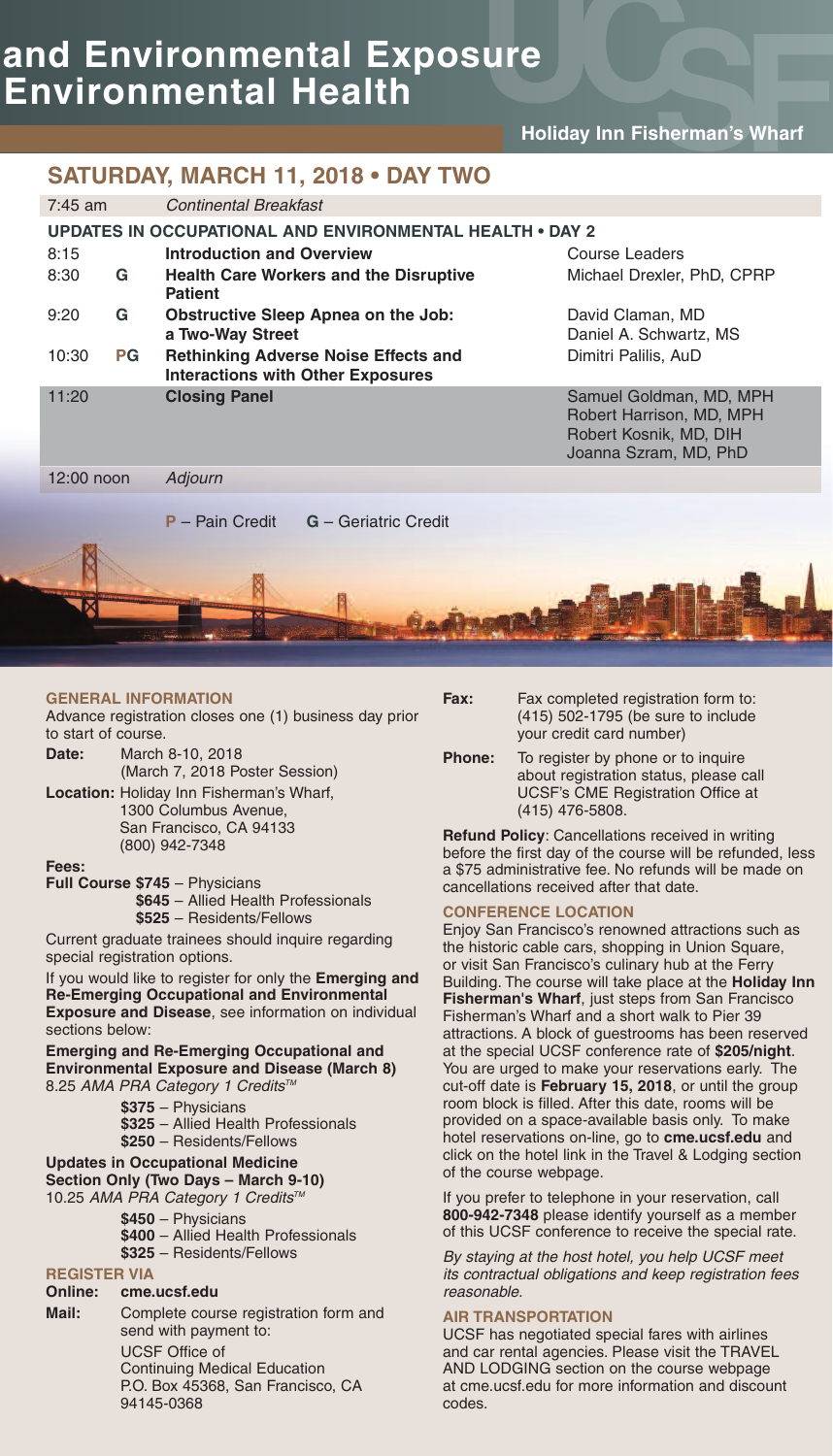Printed on Recycled Paper Printed on Recycled Paper  $\circledast$  For more information or to register online visit our For more information or to register online visit our vebsite at cme.ucsf.edu website at **cme.ucsf.edu**

ш, ≊ at (415) 476-4251 or email info@ocme.ucsf.edu. at  $(415)$  476-4251 or email into @ ocme.ucsf.edu You may also reach us by calling the Office of C

> Suite 450 San Francisco, C

**Suite 450** 

3333 California Street

A

San Francisco,

94143-0742

4143-0742

## **COURSE CHAIRS**

0569

University of California, San Francisco Office of Continuing Medical Education 3333 California Street

San Francisco

Office of Continuing Medical Education

**Jniversity of California,** 

**Paul D. Blanc, MD, MSPH** Professor of Medicine Endowed Chair and Division Chief, Occupational and Environmental Medicine University of California, San Francisco **Samuel M. Goldman, MD, MPH** Associate Professor of Medicine and of Neurology Division of Occupational and Environmental Health University of California, San Francisco **Robert Kosnik, MD, DIH** Professor of Medicine, Medical Director, Occupational Health Services, Division of Occupational and Environmental Medicine University of California, San Francisco

#### **COURSE FACULTY**

**Bruce P. Bernard, MD, MPH** Captain, United States Public Health Service; Chief Medical Officer, Health Hazard Evaluations and Technical Assistance; Centers for Disease Control and Prevention National Institute for Occupational Safety and Health Cincinnati, Ohio

#### **David Claman, MD** Professor of Medicine Director, UCSF Sleep Disorders Center; UCSF Pulmonary and Critical Care Medicine

University of California, San Francisco **Robert A. Cohen, MD, FCCP** Director Occupational Lung Disease, Northwestern University Feinberg School of Medicine

Chicago, IL **Michael Drexler, PhD, CPRP** Associate Professor of Psychiatry Director of Telemental Health Coordinator, SFVAHCS Workplace Violence Prevention Program University of California, San Francisco

## **COURSE FACULTY (CONT'D)**

**Mourad W. Gabriel, MS, PhD** Executive Director, Integral Ecology Research Center, Blue Lake, CA Research Associate Faculty Wildlife Health Center University of California, Davis

#### **Thomas E. Gamsky, MD, MPH** Medical Director

Vista Oaks Occupational Medicine Contra Costa County Public Health Department, Martinez, CA

#### **Carisa Harris Adamson, PhD, CPE, PT**

Assistant Professor of Occupational & Environmental Medicine Director, UC Ergonomics Research & Graduate Training Program University of California, San Francisco

**Robert Harrison, MD, MPH** Clinical Professor of Medicine University of California, San Francisco Public Health Medical Officer California Department of Public Health

**Rebecca Laws, PhD, MPH** Epidemic Intelligence Service Officer Centers for Disease Control and Prevention; California Department of Public Health, Division of Environmental and Occupational Disease Control Richmond, CA **Diane Liu, MD, MPH**

Chief, Occupational Health University Health Services University of California, Berkeley

**Jacob M. McCarty, MPA, MPH** President & COO, Innovations Health Systems

faculty Sacramento, CA **Dimitri Palilis, AuD Audiologist** MedEvals of California, PC Concord, CA

#### **COURSE FACULTY (CONT'D)**

#### **Robert H. Poppenga, DVM, PhD, DABVT**

California Animal Health and Food Safety Laboratory System, Toxicology School of Veterinary Medicine University of California, Davis

**Paul-André Rosental, PhD** Professor, Centre d'Études Européennes; Science Po

Paris, France **George W. Rutherford III, MD, AM**

Salvatore Pablo Lucia Professor of Epidemiology, Preventive Medicine, Pediatrics and History; Head, Division of Infectious Disease Epidemiology; Vice Chair, Department of Epidemiology and Biostatistics, University of California, San Francisco

**Daniel A. Schwartz, MS** Medical Student

University of California San Francisco **James Seward, MD, MPP**

Clinical Professor of Medicine University of California, San Francisco

**Craig Smollin, MD, FACMT**

Associate Professor of Clinical Medicine, Department of Emergency Medicine, University of California San Francisco Medical Director, California Poison Control System, San Francisco Division

#### **Joanna B. Szram, MD, PhD**

Consultant Respiratory Physician Occupational and Environmental Medicine, Royal Brompton and Harefield NHS Foundation Trust Honorary Senior Clinical Lecturer National Heart and Lung Institute Imperial College London, UK

#### **Kimberly Washington, MD, DC** Assistant Professor

Osher Center for Integrative Medicine University of California, San Francisco